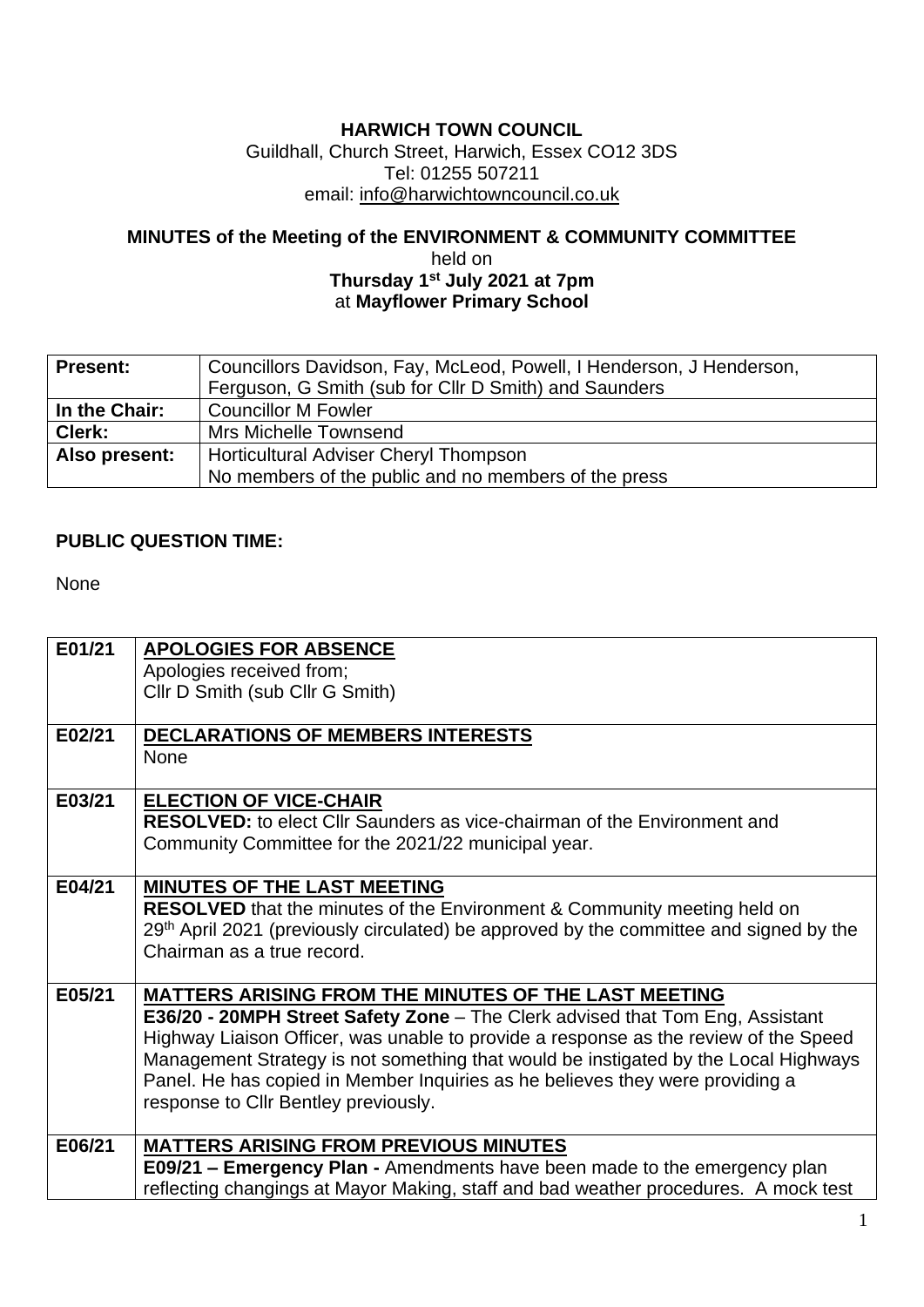|        | is due to be undertaken. Members took the opportunity to discuss the recent local<br>emergency where surfacing water flooding affected a number of homes in the area.<br>Members were disappointed with the lack of communication from Tendring District<br>Council and the necessary support for the affected venerable families both during and<br>after the incident. HTC's emergency plan was set up following advice from TDC, to<br>ensure that all relevant organisations communicate and work together to assist the<br>community. The following day, Cllr I Henderson visited the areas and properties which<br>had flooded and highlighted his concerns that all support from statutory agencies had<br>been withdrawn, leaving vulnerable residents to fend for themselves with waterlogged<br>properties and damaged furniture. Calls were made to request further support from<br>Tendring District Council and the Fire Services. Cllr I Henderson has contacted the<br>water board to seek details of the regular checks and maintenance reports for the<br>drains in the area and will keep the committee updated with the response.<br><b>RESOLVED:</b> In consultation with Cllr I Henderson and Cllr M Fowler, Clerk to forward a<br>letter to the TDC Chief Executive (emergency planning team to be copied in) and<br>request a debriefing with the appropriate agencies.<br>E24/20 - Tree planting has been deferred until autumn 2022 |
|--------|--------------------------------------------------------------------------------------------------------------------------------------------------------------------------------------------------------------------------------------------------------------------------------------------------------------------------------------------------------------------------------------------------------------------------------------------------------------------------------------------------------------------------------------------------------------------------------------------------------------------------------------------------------------------------------------------------------------------------------------------------------------------------------------------------------------------------------------------------------------------------------------------------------------------------------------------------------------------------------------------------------------------------------------------------------------------------------------------------------------------------------------------------------------------------------------------------------------------------------------------------------------------------------------------------------------------------------------------------------------------------------------------------------------------------------------------------------------|
| E07/21 | <b>HORTICULTURAL REPORT</b>                                                                                                                                                                                                                                                                                                                                                                                                                                                                                                                                                                                                                                                                                                                                                                                                                                                                                                                                                                                                                                                                                                                                                                                                                                                                                                                                                                                                                                  |
|        | Cheryl Thompson provided members with the following report:<br>TDC now have a different way of deploying the teams of gardeners. They are called in<br>to work together in a particular location eg Clacton or Frinton and Cheryl is concerned<br>that Harwich and Dovercourt may be bottom of a long list. One of the large mowers<br>has been out of service but doesn't think this should be an excuse. Members agreed<br>that the upkeep and planting of the open space areas in the parish were not currently<br>being done to the usual standard and questioned how Harwich & Dovercourt compared<br>to other areas within the Tendring District.<br><b>RESOLVED:</b> Clerk to write to lan Davidson raising the council's concerns regarding<br>the clearance and planting in the parish and request details of the work log for the horti-<br>cultural team and % of time spent working in each parish of the Tendring district.                                                                                                                                                                                                                                                                                                                                                                                                                                                                                                                     |
|        | The slopes in front of the Mariners/Gables flats have at last been cut and there have<br>been areas left uncut where the poppies and other wild plants are growing. There are<br>vast numbers of bees and other insects visiting these areas, so a good move for the<br>wildlife.                                                                                                                                                                                                                                                                                                                                                                                                                                                                                                                                                                                                                                                                                                                                                                                                                                                                                                                                                                                                                                                                                                                                                                            |
|        | Cheryl used to look after the granite planters by the traffic lights but has stopped as<br>they are used as litter bins and the two broken glasses pushed into the soil was the last<br>straw. When the railings by the traffic lights were taken away the litter bins went too.                                                                                                                                                                                                                                                                                                                                                                                                                                                                                                                                                                                                                                                                                                                                                                                                                                                                                                                                                                                                                                                                                                                                                                             |
|        | Cheryl asked if Fraser Morrison could be contacted to ask if he would like the rose<br>bushes planted in the Flood Memorial Garden (planted in memorial of one of his family<br>Members), prior to the site being cleared. Cllr B Davidson had also expressed an<br>interest in utilising the sleepers at Parkeston Welfare Park.<br><b>RESOLVED:</b> Clerk to contact Fraser Morrison and Parkeston Welfare Park to seek a<br>new home for the rose bushes and sleepers prior to the clearance of the Flood<br><b>Memorial Garden.</b>                                                                                                                                                                                                                                                                                                                                                                                                                                                                                                                                                                                                                                                                                                                                                                                                                                                                                                                      |
| E08/21 | <b>FLOOD MEMORIAL GARDEN</b><br>The chair confirmed that she met with Ian Taylor and Cllr Ferguson on 14th May to                                                                                                                                                                                                                                                                                                                                                                                                                                                                                                                                                                                                                                                                                                                                                                                                                                                                                                                                                                                                                                                                                                                                                                                                                                                                                                                                            |
|        | discuss the abstract mural. Mr Taylor explained that the proposed mural element is<br>presenting some difficulty and is currently holding-up the project, as the south-facing                                                                                                                                                                                                                                                                                                                                                                                                                                                                                                                                                                                                                                                                                                                                                                                                                                                                                                                                                                                                                                                                                                                                                                                                                                                                                |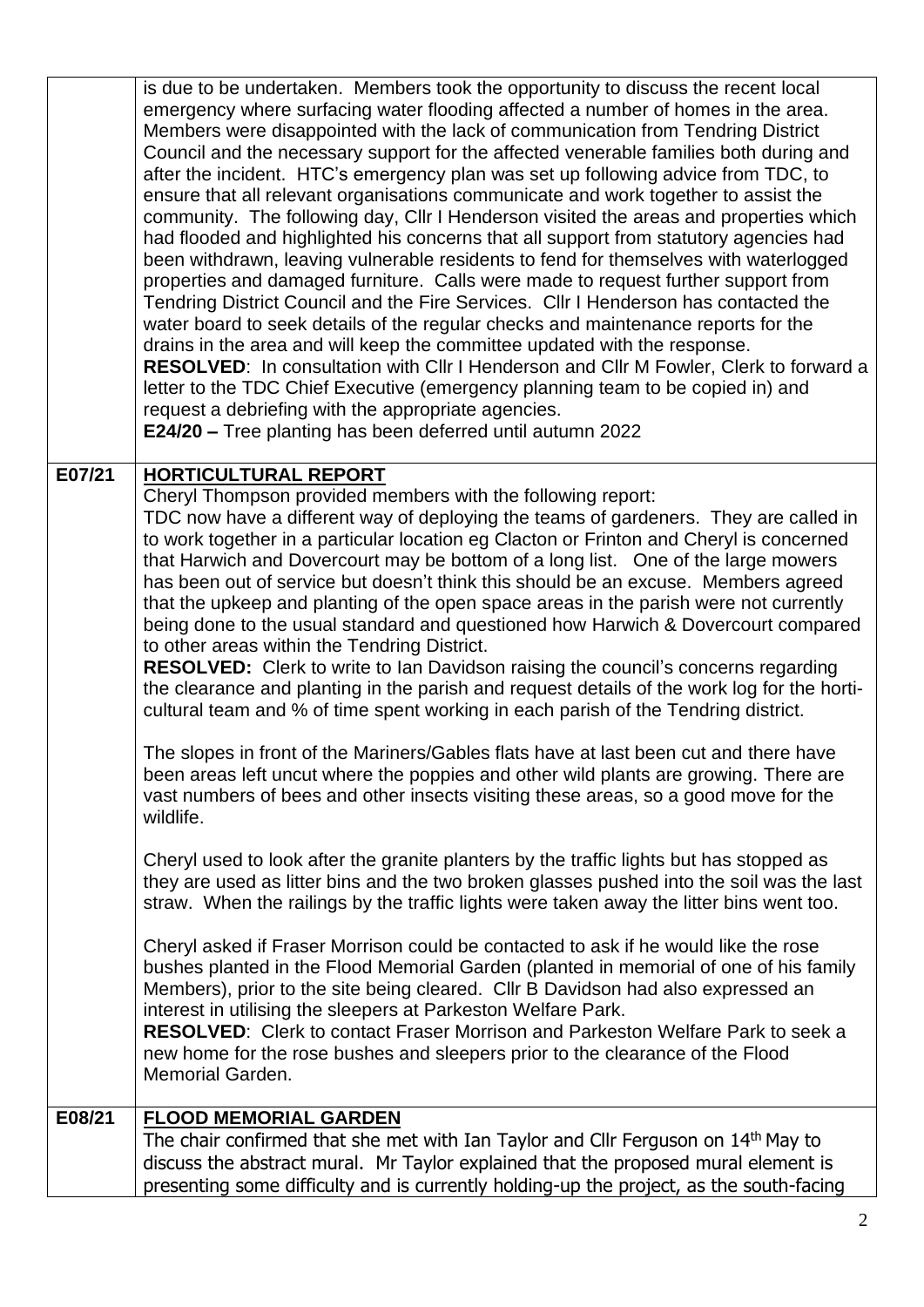|        | wall is Grade II listed. The proposed 'abstract' mural will require a heritage statement<br>to be submitted with a listed building consent planning application, which will then<br>automatically go to the TDC Planning Committee. As there was strong objection to the<br>proposed 'abstract' mural, the conclusion arrived at was to remove the mural element<br>of the proposed garden design and the south-facing wall be repaired, repainted, along<br>with the other wall and the Timberfields sign.                                                                                                                                                                                                                                                                                                                                                                                              |
|--------|----------------------------------------------------------------------------------------------------------------------------------------------------------------------------------------------------------------------------------------------------------------------------------------------------------------------------------------------------------------------------------------------------------------------------------------------------------------------------------------------------------------------------------------------------------------------------------------------------------------------------------------------------------------------------------------------------------------------------------------------------------------------------------------------------------------------------------------------------------------------------------------------------------|
| E09/21 | <b>EMERGENCY PLANNING</b><br>RESOLVED: Cllr Tanya Ferguson and Cllr Saunders to represent Harwich Town<br>Council and attend the Parish & Town Council Community Resilience Forms run by<br><b>Tendring District Council.</b>                                                                                                                                                                                                                                                                                                                                                                                                                                                                                                                                                                                                                                                                            |
| E10/12 | <b>BAD WEATHER CONDITIONS</b><br>The Clerk updated members on the progress made by the working party and confirmed<br>that Harwich Cultural & Community Projects Ltd had agreed to store the salt bags at<br>Harwich Space. Park Pavilion have been contacted and are happy to accommodate a<br>salt bin to assist with the spreading of salt in the High Street during bad weather, should<br>the council be in a position to assist with their resources at the time.<br><b>RESOLVED:</b> To purchase a 400kg heavy duty grit bin with padlocks (to be located at<br>Park Pavilion) at a maximum cost of £200. To be expended from the Environmental<br>Projects budget.<br><b>FURTHER RESOLVED:</b> To write to Essex County Highways and request 4 pallets of<br>salts rather than the usual 2.<br><b>FURTHER RESOLVED:</b> To apply for funding via CIF to purchase salt spreaders and<br>trollies. |
| E11/21 | <b>WINTER SALT BAG SCHEME</b><br>Members reviewed the information received from Essex County Highways to participate<br>in the 201/22 partnership scheme. The Clerk made members aware that following the<br>bad weather last winter, all stock of salt was given out to local residents to assist with<br>clearing local roads.<br>RESOLVED Clerk to confirm HTC's participation in the 2021/2022 Winter Salt Bag<br>Scheme and arrange for the salt to be delivered Harwich Space.                                                                                                                                                                                                                                                                                                                                                                                                                     |
| E12/21 | <b>OLD STARLINGS SITE</b><br>The Clerk confirmed that she had sourced a Suffolk market events company who<br>facilitate markets (predominantly farmers but can create most themes) dependant on<br>location, costs and facilities for the designated area. They have assisted Babergh<br>District Council with their market improvement programme.<br><b>RESOLVED:</b> Clerk to forward the plans for the new community square on the old<br>Starlings site.                                                                                                                                                                                                                                                                                                                                                                                                                                             |
| E13/21 | <b>CLIMATE CHANGE</b><br>CIIr I Henderson gave members some background on actions taken by Tendring District<br>Council and their Climate Change Action Plan 2020-2023. Members reviewed the<br>information provided by Cllr Talbot and agreed that it was important for Harwich Town<br>Council to undertake an audit on how the council's actions, services, administration and<br>buildings effect climate change to seek what improvements could be made.                                                                                                                                                                                                                                                                                                                                                                                                                                            |